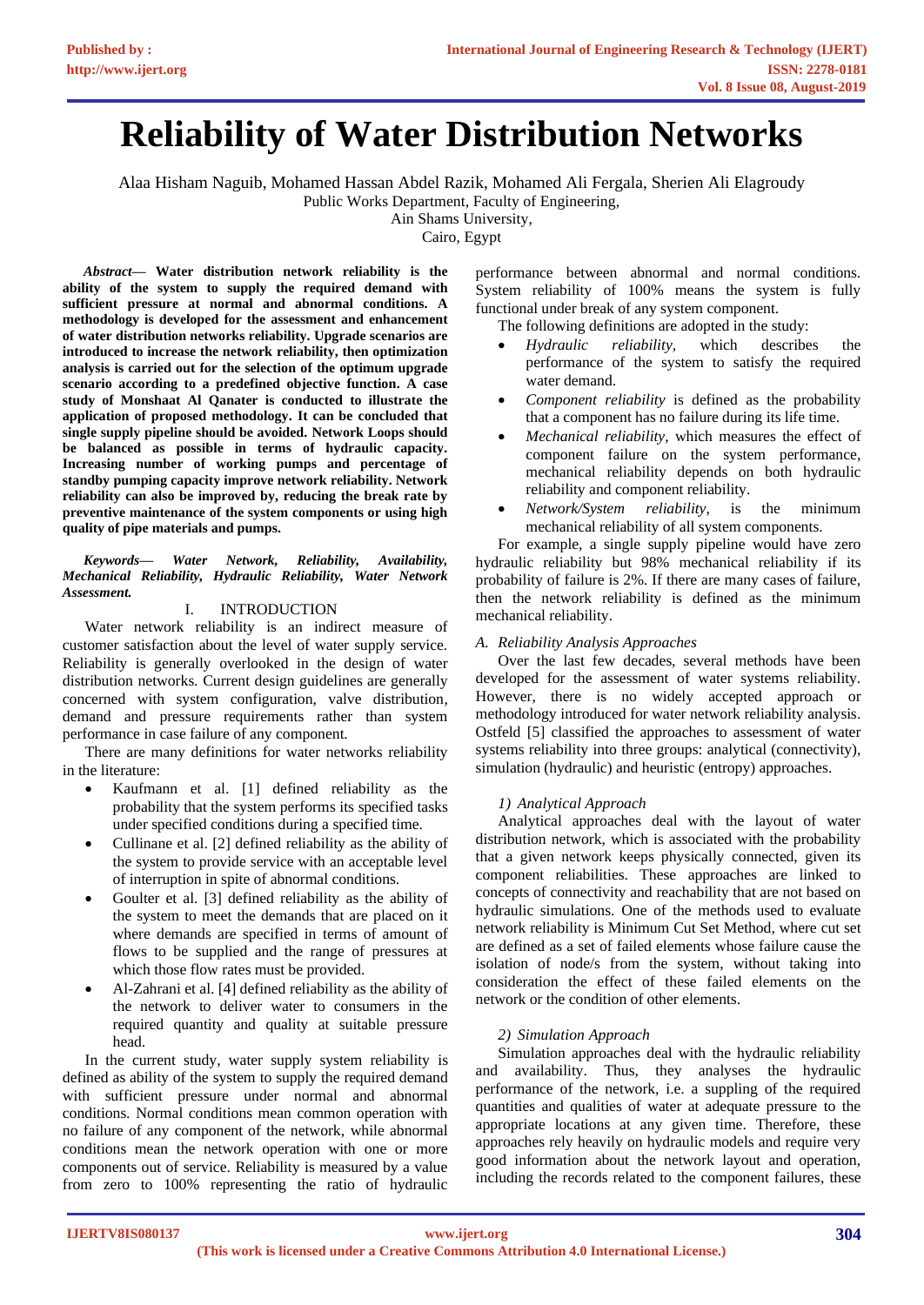are the most widely research approaches, nowadays, this methodology uses this approach for the reliability analysis.

There are two methods for hydraulic analysis of water networks: Demand Driven Analysis (DDA) and Pressure Dependent Demand (PDD).

In hydraulic modelling of water systems, in most cases demand driven analysis is assumed where the demand the satisfied regardless to the pressure. This model may produce unrealistic results especially during failure condition of the network. Another approach of modelling is pressure dependent demand where, if the pressure is above a threshold value, it is thought that the node demand is not influenced by pressure. The node demand is reduced when the pressure is reduced below the pressure threshold and the demand is zero when the pressure is reduced to zero. This approach is more realistic, and many functions have been developed by many researchers [6].

Goulter et al [7] introduced a reliability method based on relationship between flow and pressure. If demand is met but at reduced flow, then the network reliability decreases. Also, if the pressure satisfies the minimum required threshold value but the demand is not satisfied then the network reliability decreases. In case of both pressure and demand are not met the network reliability is greatly reduced.

## *3) Heuristic Approach*

Heuristic approaches do not measure the performance of the water system directly they assess other attributes such as energy or power used which are expected to have strong correlation with reliability, as another method for measuring network reliability. Many approaches has been developed such as Entropy-Based Method by K. Awamah et al [8], Network Resilience by Prasad et al [9], Performance Index by Dziedzic et al. [10].

#### *B. Pipe Failure Modelling*

*Component reliability,* is defined as the probability that a component has no failure during an interval from time 0 to time *T* [11]. It best describes non-repairable components, where after failure they have to be replaced. But, in water networks most components are repairable, so component failure is best described as component availability.

Availability (*A*) is the percentage of time where a component is functionally operating, while the component is considered Unavailable (*U*) when it is in failure or repair status [12].

Pipe failure models are statistical models which use historical data of pipe failures to detect their failurse patterns, then use these patterns to predict in probability of pipe failure future. Statistical models can be classified into two main categories according to Kleiner *et al*. [13], Liu *et al*. [14] and Scheidegger *et al*. [15]:

# *1) Deterministic models*

These models are developed from historical data of component failure in order to predict future failure rate (e.g. number of failures per year or failure rate or time to next failure).

Shamir et al. [16] used regression analysis to acquire a break prediction model that relates a pipes breakage to the exponent of its age. This model is used to forecast break rates to group of homogenous pipes based on historical data.

Walski et al. [17] update the exponential model by adding two factors to the model, the first factor is for the historical previous breaks in the pipes based on that broken pipes are more likely to be broken again, the second factor is the effect of different diameter sizes in the break pattern.

Clark et al. [18] developed two regression models. The first model to predict the life time between installation and the first break, and the second model is to predict the number of breaks after the first break, It was concluded that a pipe with early failure will suffer more break event more than that pipe that has a late failure.

Kleiner et al. [19] proposed a multi-variate exponential model, which can be used on pipes with homogenous properties that affect their deterioration rates.

Parvizsedghy et al. [20] developed a model for assessment of water pipelines deterioration. Deterioration factors were divided into three main groups: physical, environmental, and operational. The model showed that pipe age is the dominant parameter for predicting the failure rates.

*2) Probabilistic models*

Models that explicitly and quantitively consider most of the covariates in the analysis which make these models more general for estimating future breakage rates of water pipes.

Cox [21] introduced a general form of the prediction hazards model which is used to estimate the time to next failure.

Goulter et al. [22] and Su et al. [23] used Poisson probability distribution to determine the probability of failure of individual pipes.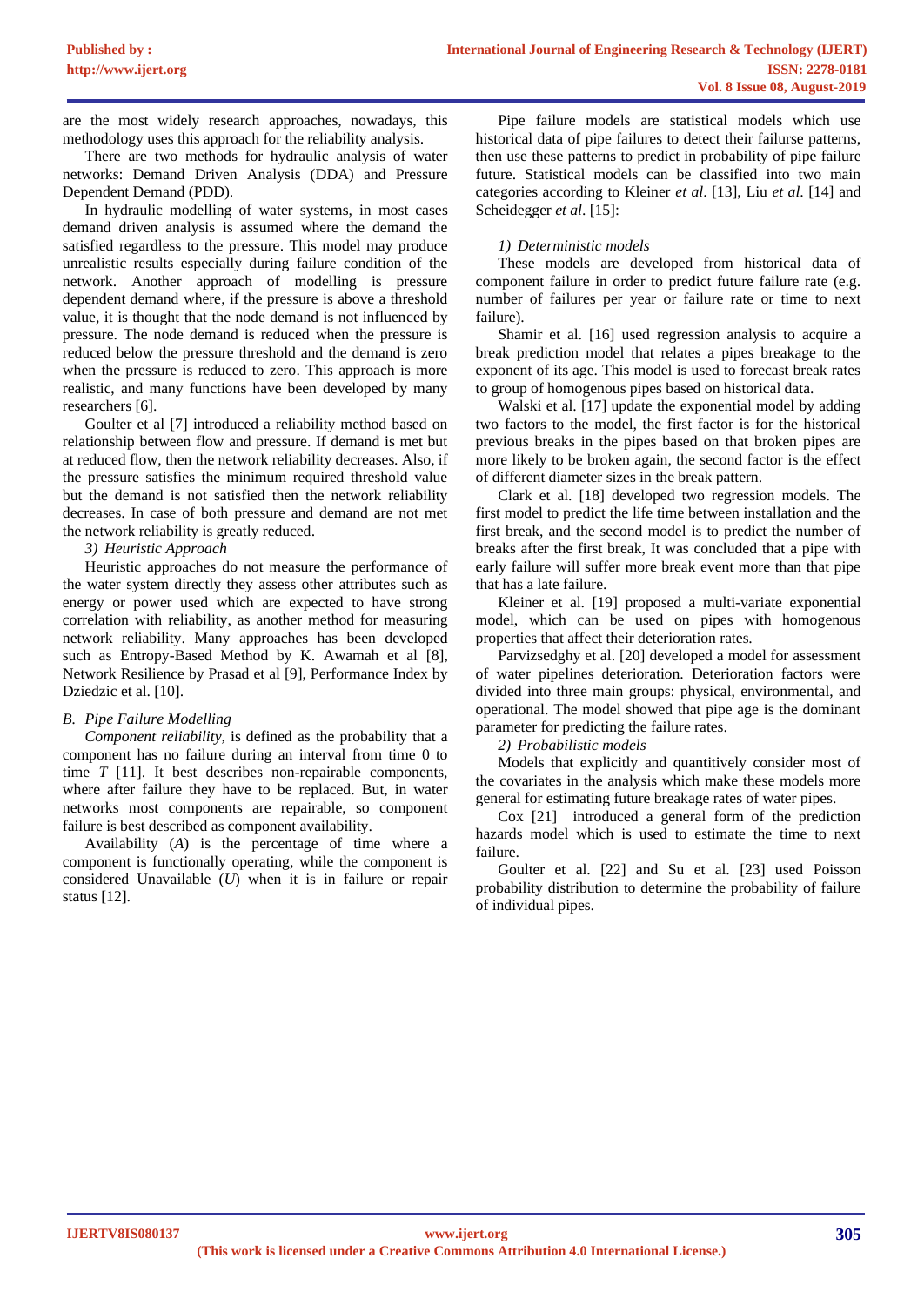Andreou et al. [24] developed a vector covariant hazard function during the analysis of their failure data, they observed that the time intervals between first three consecutive failures had an ascending order. After the third failure, these intervals seemed to be constant. So, the developed model was characterized by two stages, the first stage where fewer breaks take place and represented by the proportional hazard function, and the second stage more frequent breaks which was represented by a Poisson distribution model.

Constantine et al. [25] developed a time-dependent Poisson distribution model with average break rate depending on pipe age, the used process is also known as a Weibull process, because the resulting cumulative distribution in this process is equivalent to the Weibull cumulative distribution function.

Kleiner et al. [26] developed computer application I-WARP (Individual Water mAin Renewal Planner), which is a tool to analyses the failure records of break patterns of individual water pipelines. I-WARP is based on the assumption that breaks on an individual pipe occur as a nonhomogeneous Poisson process.

Scheidegger et al. [27] developed a model based on the assumptions that the time to the first failure is modeled by Weibull distribution and all the successive failures are modeled as exponential distribution. These assumptions result in an inflexible failure rate that cannot represent deterioration over time and is only partly manipulated by the previous failures.

#### II. METHODOLOGY

This research describes the adopted methodology for calculation of network reliability and the selection of best applicable upgrade scenario to improve network reliability. A case study for applying this methodology is illustrated and the outcome conclusions and recommendation are presented to be furtherly taken into consideration during design new water networks.

The methodology is divided into 7 steps as described in the flow chart presented in [Figure 1.](#page-2-0) A detailed calculations procedure for each step are explained in order to illustrate the methodology. The methodology steps are as below:

**Step 1:** Build Hydraulic Model.

- **Step 2:** Calculate Component Availability.
- **Step 3:** Calculate Hydraulic Reliability.
- **Step 4:** Calculate Mechanical Reliability.
- **Step 5:** Calculate Network Reliability.
- **Step 6:** Define Upgrade Scenarios.
- **Step 7:** Optimization Analysis.

#### *A. Step 1: Build Hydraulic Model*

The first step is to prepare a hydraulic model that simulates the real network conditions in case of no failure (Base Scenario), and in cases of failure of any preselected critical component. Pressure Dependent Demand (PDD) approach is used in the hydraulic analysis as it is more appropriate for evaluation of customer satisfaction, which is illustrated in Eq. 1.



<span id="page-2-0"></span>Figure 1 Flowchart of the Adopted Methodology for Water Network Reliability Analysis

$$
\frac{Q_{aj}}{Q_{rj}} = \begin{cases} 0 & H_{aj} \le 0\\ \left(\frac{H_{aj}}{H_{rj}}\right)^{\alpha} & 0 < H_{aj} < H_{rj} \\ 1 & H_{ai} \ge H_{ri} \end{cases}
$$
(1)

Where;

- $Q_{ai}$  = Actual Flow at node j.
- $Q_{ri}$  = Required Flow at node j.
- $H_{ai}$  = Actual Pressure at node j.
- $H_{ri}$  = Reference Pressure or threshold Pressure Value at node j to supply full required flow at node j.

 $\alpha$  = Exponent of the pressure and discharge relationship.

#### *B. Step 2: Calculate component Availability*

Deterministic models are used to describe component availability for pipes and pumps, as described below: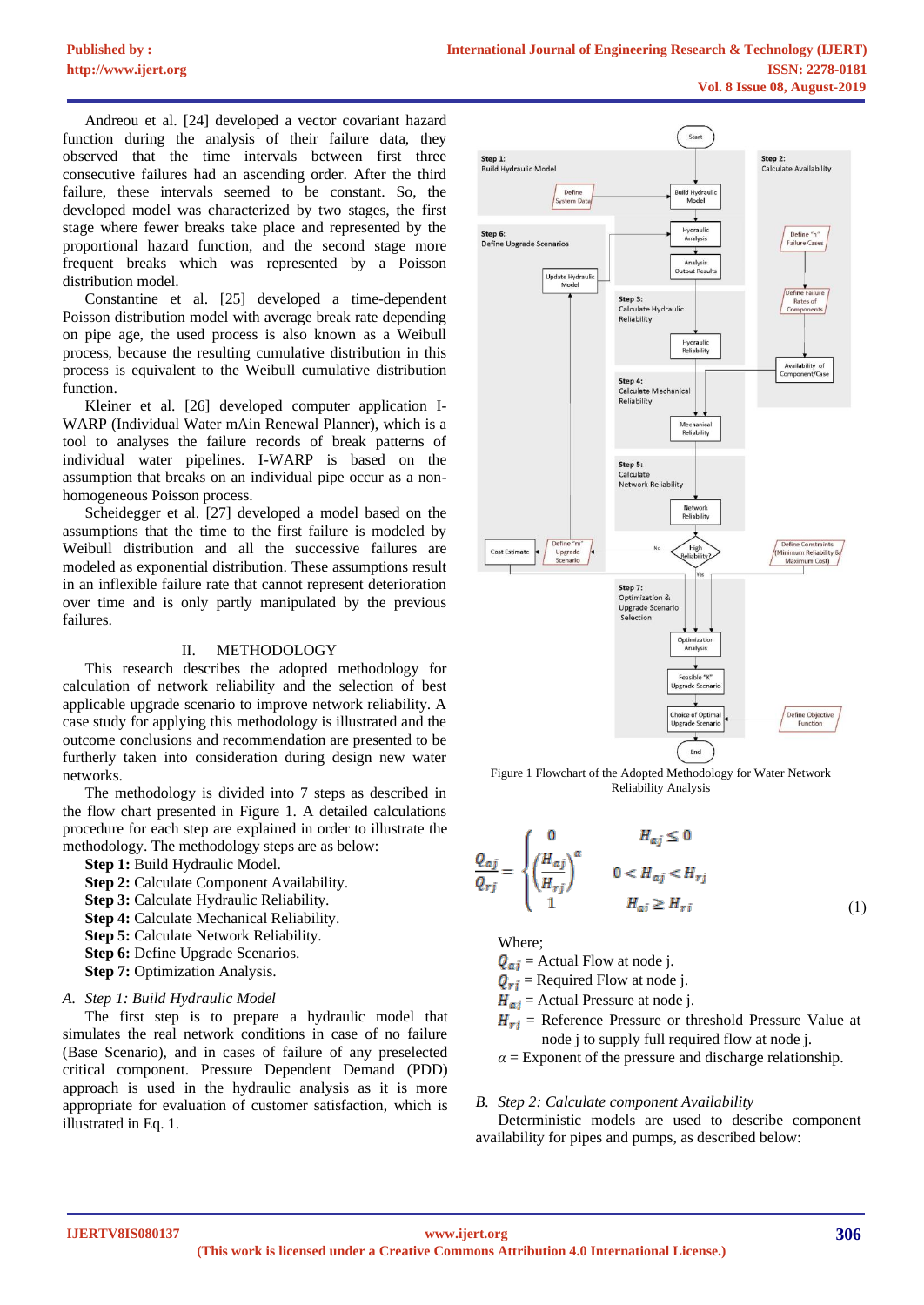## *1) Pipe Availability*

The probability of pipe failure is derived from the failure rate (expressed as number of breaks per unit length of pipe per unit time). Pipe availability depends on historical break data, time to repair and pipeline length as presented in Eq. 2 to 4.  $A = 1 - P_f$  $(2)$ 

$$
P_f(Pipe) = \frac{\lambda_{pipe} * L * TR}{365}
$$
 (3)

$$
\lambda_{pipe} = \frac{No.of \text{ Breaks per Year}}{Pipe \text{ Length } (km)}\tag{4}
$$

Where;

 $\mathbf{A}$  = Component Availability.

 $P_f$  = Probability of failure.

 $\lambda_{\text{Pipe}}$  = Break Rate (break. km-1. year-1) which depends on historical data

 $L =$  Pipe length (km).

 $TR$  = Time of Repair in days.

#### *2) Pump Availability*

Pumps availability depends on number of working pumps, pump break rate, time to repair and percentage of standby pumps as presented in Eq. 5 to Eq. 7.

$$
P_f(Pump) = \frac{\lambda_{Pump} \cdot F \cdot TR}{365} \tag{5}
$$

$$
\lambda_{pump} = \frac{no.of \ times \ out \ of \ service}{no.of \ years} \tag{6}
$$

$$
F = \frac{No.of Working Pumps}{Total No.of Pumps (Working + Standby)}
$$
 (7)  
Where;

 $\lambda_{\text{Pump}}$  = Pump Break Rate (break. year-1).

 $\mathbf{F}$  = Pump Break Rate Correction Factor, taking into consideration the percentage of standby pumps. As the percentage of standby pumps increases, the operation time decreases, and pump break rate decreases by the factor F. For example, in case of 2 working  $+1$  standby pump, the operation time of each pump is reduced from 12 to 8 months per year, and consequently, pump break rate decreases by 67%.

#### *C. Step 3: Calculate Hydraulic Reliability*

The simulation method of reliability is used to get the performance of the water network under normal and abnormal conditions. The equations developed by Goulter et al [7], are used to measure the hydraulic reliability as indicated by Eq. 8 and Eq. 9:

$$
ND_{H} = \sum_{j=1}^{n} q_{j}.H_{min} - \sum_{j=1}^{n} q_{a}.H_{a}^{j}
$$
\n(8)

$$
Hydraulic Reliability (RH) = \frac{NDH}{\sum_{i=1}^{n} q_i. H_{min}}
$$
 (9)

 $ND_H$  = Hydraulic Network Deficit

 $n = No$ . of nodes

 $\overline{q_i}$  = Required Flow at node j

 $H_{min}$  = Minimum threshold pressure

 $q_a$  = Actual Flow at node j

$$
H_a^j = \text{Actual Pressure at node } j
$$
  
If  $H_a^j > H_{min}$  then  $H_a^j = H_{min}$ 

 $R_H$  = Hydraulic Reliability

## *D. Step 4: Calculate Mechanical Reliability*

Mechanical Reliability depends on both hydraulic reliability and component availability. For example, if the hydraulic reliability is dropped to 40% for 20% of the year, mechanical reliability is estimated by the area under the curve in [Figure 2](#page-3-0) which is 88%, as expressed by Eq. 10. The mechanical reliability is calculated for each failure case for each scenario.



Figure 2 Calculation of Mechanical Reliability

<span id="page-3-0"></span> $R_M = 1 - [(1 - R_H) * (1 - A)]$  $(10)$ Where;  $R_M$  = Mechanical Reliability  $R_H$  = Hydraulic Reliability

 $\mathbf{A}$  = Availability of component

#### *E. Step 5: Calculate Network Reliability*

The Network Reliability is the minimum mechanical reliability in the studied failure cases for each scenario.

The network reliability is evaluated with relation to a predefined target minimum reliability, then upgrade scenarios proposed to overcome deficiencies in the current base scenario.

#### *F. Step 6: Define Upgrade Scenarios*

Upgrade scenarios are made to increase network reliability. These scenarios differ from network to another depending on its components and configurations. For each upgrade scenario, the hydraulic analysis is carried out for the calculation of network reliability as steps 1 to 5. Construction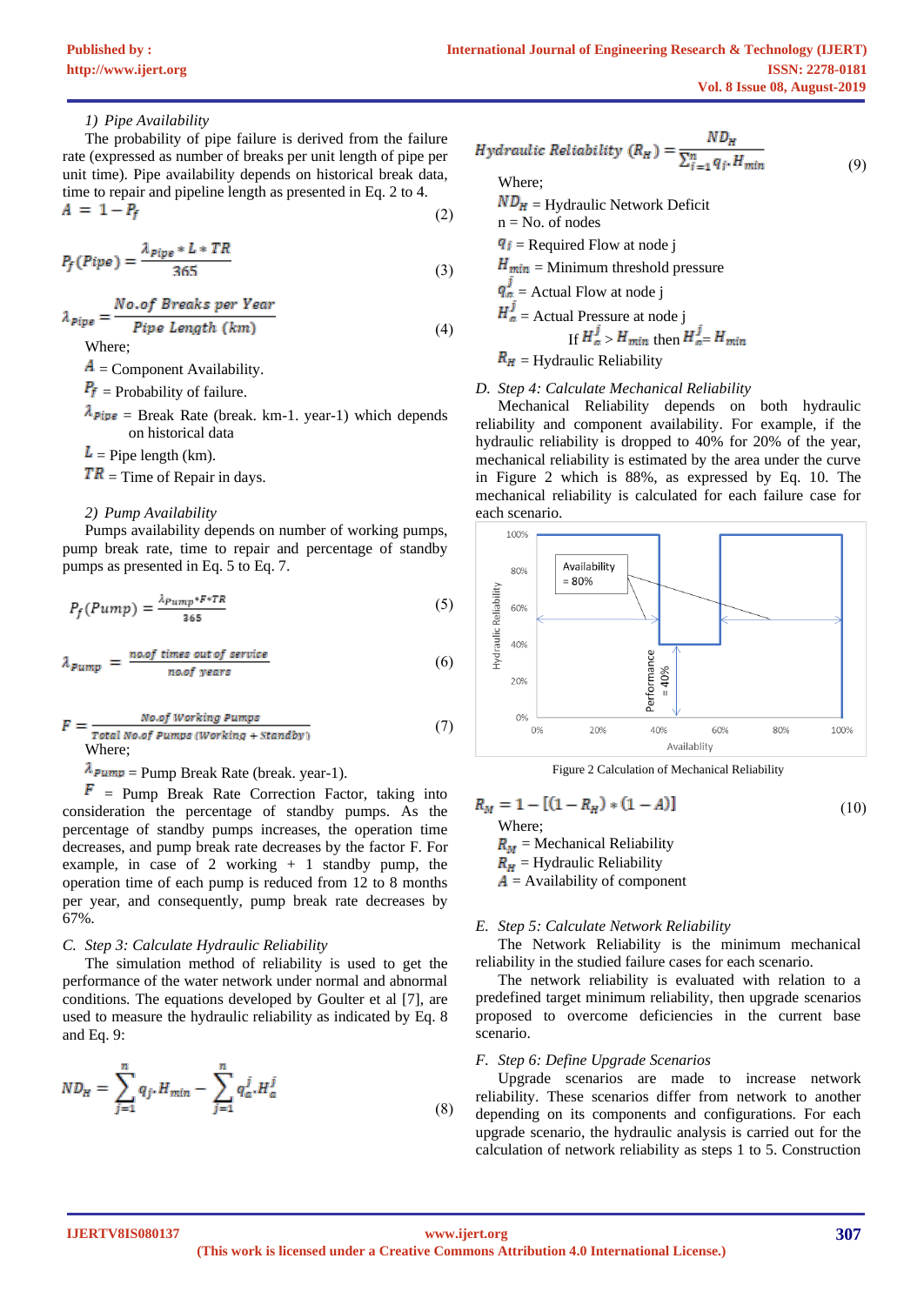cost is estimated for each upgrade scenario. Examples for upgrade scenarios are illustrated below:

- Add parallel pipes or close a pipe loop.
- Increasing the number working or standby pumps.
- Add tanks.
- Reduction of the break rate by applying regular maintenance and using high quality components.

### *G. Step 7: Optimization Analysis*

In order to select the most feasible upgrade scenarios optimization analysis is carried out, as following:

*a) Define objective function which can be:*

- Maximize Network Reliability.
- Minimize Upgrade Cost.
- Maximum reliability to cost ratio, through Cost Benefit Analysis (CBA).

*b) Define constrains which can be:*

- Minimum Network Reliability.
- Maximum Available Budget.

*c) Identify the Feasible Zone.*

*d) Selection of the most feasible upgrade scenario.*

### III. CASE STUDY: MONSHAAT AL QANATER WATER DISTRIBUTION SYSTEM

## *A. Step 1: Build Hydraulic Model*

Monshaat Al Qanater - Egypt network serves a group of 12 scattered villages from a water treatment plant of capacity 80,000 m<sup>3</sup> /d. The water network node diagram is illustrated in [Figure 3.](#page-4-0)

|       |          |        |        | TABLE 1 MONSHAAT AL QANATER PIPE DATA |        |
|-------|----------|--------|--------|---------------------------------------|--------|
| Pipe  | Diameter | Length | Pipe   | Diameter                              | Length |
| Label | (mm)     | (m)    | Label  | (mm)                                  | (m)    |
| $P-1$ | 1,000    | 286    | $P-17$ | 400                                   | 2,624  |
| $P-2$ | 900      | 499    | $P-18$ | 600                                   | 1,822  |
| $P-3$ | 900      | 3,503  | $P-19$ | 600                                   | 3,879  |
| $P-4$ | 900      | 6,126  | $P-20$ | 400                                   | 3,103  |
|       |          |        |        |                                       |        |

Pipes and Junctions data are shown in TABLE 1 and TABLE

| $P-4$  | 900 | 6,126 | $P-20$ | 400 | 3,103 |
|--------|-----|-------|--------|-----|-------|
| $P-5$  | 500 | 6.930 | $P-21$ | 400 | 3,833 |
| $P-6$  | 500 | 5,786 | $P-23$ | 400 | 6,418 |
| $P-7$  | 500 | 994   | $P-24$ | 600 | 2,246 |
| $P-8$  | 600 | 2,926 | $P-25$ | 500 | 3,934 |
| $P-9$  | 900 | 2.056 | $P-26$ | 500 | 2,456 |
| $P-10$ | 152 | 183   | $P-27$ | 500 | 133   |
| $P-11$ | 500 | 1,363 | $P-28$ | 250 | 121   |
| $P-12$ | 250 | 348   | $P-30$ | 300 | 188   |
| $P-13$ | 900 | 2.067 | $P-31$ | 250 | 549   |
| $P-14$ | 800 | 8,491 | $P-32$ | 250 | 471   |
| $P-15$ | 250 | 1,433 | $P-33$ | 400 | 280   |
| $P-16$ | 700 | 2.776 |        |     |       |

All pipes are assumed to have a break rate of 0.2 break/km/year and time to repair 2 days.



<span id="page-4-0"></span>Figure 3 Monshaat Al Qanater Main Water Supply Network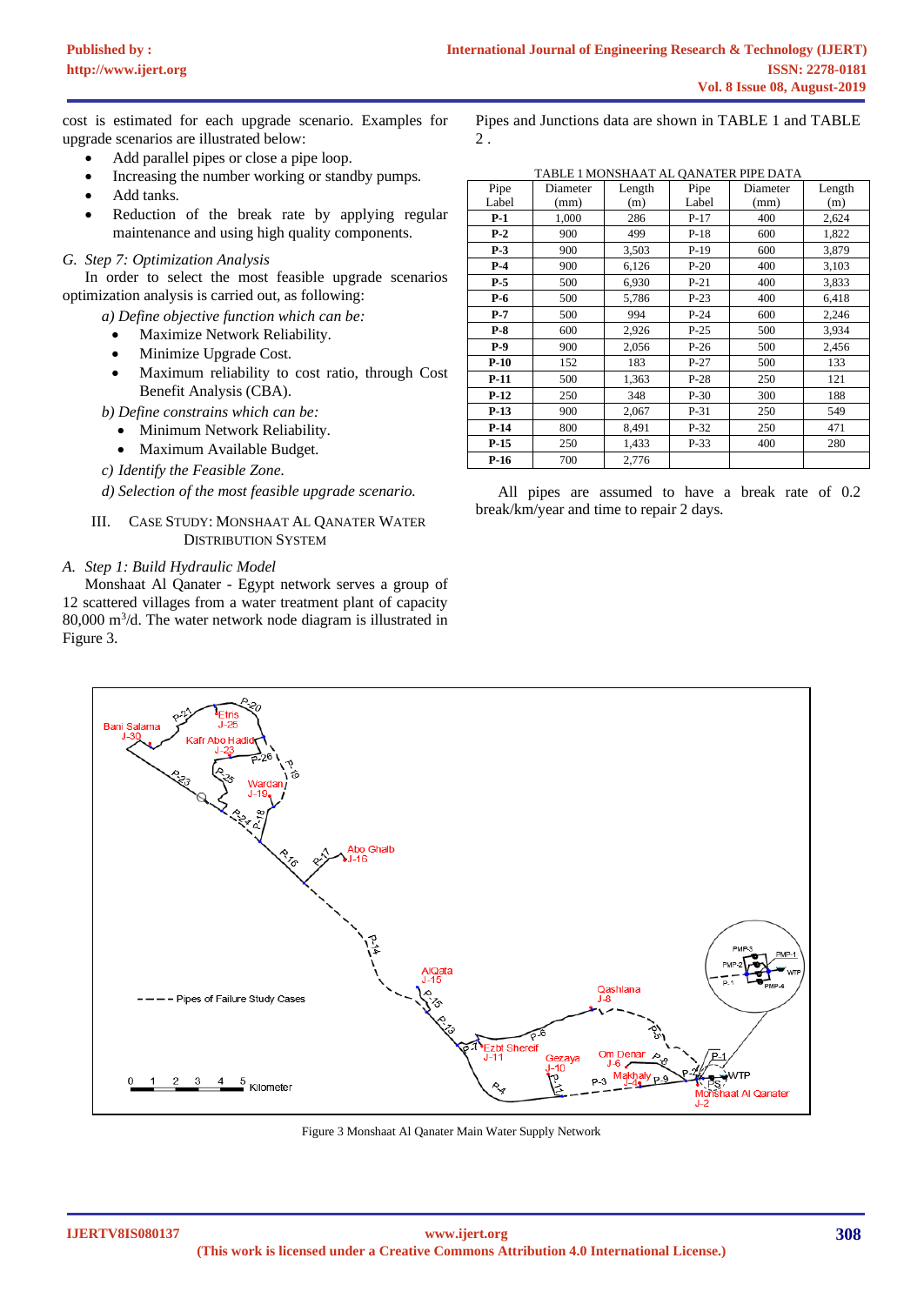|  | TABLE 2 MONSHAAT AL OANATER JUNCTION DATA |
|--|-------------------------------------------|
|--|-------------------------------------------|

| Junction<br>Label | Village Name           | Elevation<br>(m) | Demand<br>(L/s) | Pressure <sup>a</sup><br>(bar) |
|-------------------|------------------------|------------------|-----------------|--------------------------------|
| $J-2$             | Monshaat Al<br>Qanater | 23.00            | 172.0           | 5.9                            |
| $J-4$             | Makhaly                | 18.84            | 10.0            | 6.2                            |
| <b>J-6</b>        | Om Denar               | 15.82            | 162.0           | 6.5                            |
| $J-8$             | Oashlana               | 14.64            | 10.0            | 6.5                            |
| $J-10$            | Gezaya                 | 20.88            | 224.0           | 5.4                            |
| $J-11$            | <b>Ezht Shereif</b>    | 17.66            | 10.0            | 5.9                            |
| $J-15$            | AlQata                 | 20.04            | 35.0            | 5.3                            |
| $J-16$            | Abo Ghalb              | 17.60            | 90.0            | 5.0                            |
| $J-19$            | Wardan                 | 10.51            | 13.0            | 5.7                            |
| $J-23$            | Kafr Abo<br>Hadid      | 13.50            | 136.0           | 5.2                            |
| $J-25$            | Etris                  | 8.88             | 50.0            | 5.3                            |
| $J-30$            | Bani Salama            | 13.12            | 88.0            | 5.0                            |

<sup>a.</sup> The target minimum pressure is assumed to be 5 bar at each village.

The distribution network is supplied from the water treatment plant by 4 working pumps and 2 standby pumps each of flow 250 L/s and head 60 m, with assumed 5 break/year and time to repair 2 days.

#### *B. Step 2: Availability*

The identified failure cases in this case study are as following and shown in [Figure 3:](#page-4-0)

- Pipes P-1, P-3, P-5, P-14, P-19 and P-24.
- Pump (PMP-1).

The availability of each failed pipe is calculated and shown in [TABLE 3,](#page-5-0) while the availability of the pump is 98.17% (160.8 Hours out service per year).

<span id="page-5-0"></span>

| Cases of<br>Failure | Diameter<br>(mm) | Length<br>(m) | Availability<br>(% ) | Hours out of<br>Service per<br>vear |
|---------------------|------------------|---------------|----------------------|-------------------------------------|
| $P-1$               | 1,000            | 286           | 99.97%               | 2.4                                 |
| $P-3$               | 900              | 3,503         | 99.62%               | 33.6                                |
| $P-5$               | 500              | 6,930         | 99.24%               | 67.2                                |
| $P-14$              | 800              | 8,491         | 99.07%               | 81.6                                |
| $P-19$              | 600              | 3,879         | 99.57%               | 38.4                                |
| $P-24$              | 600              | 2,246         | 99.75%               | 21.6                                |

TABLE 3 PIPES AVAILABILITY

*C. Step 3: Hydraulic Reliability*

Hydraulic analysis for each failure case is carried out and to calculate the hydraulic reliability using Pressure Dependent Demand, as shown in [TABLE 4.](#page-5-1)

<span id="page-5-1"></span>

| TABLE 4 BASE SCENARIO HYDRAULIC RELIABILITY |                              |  |  |  |  |
|---------------------------------------------|------------------------------|--|--|--|--|
| Cases of Failure                            | <b>Hydraulic Reliability</b> |  |  |  |  |
| $P-1$                                       | 0.00%                        |  |  |  |  |
| $P-3$                                       | 43.35%                       |  |  |  |  |
| $P-5$                                       | 99.03%                       |  |  |  |  |
| $P-14$                                      | 62.30%                       |  |  |  |  |
| $P-19$                                      | 97.70%                       |  |  |  |  |
| $P-24$                                      | 96.53%                       |  |  |  |  |
| <b>PMP-1</b>                                | 86.33%                       |  |  |  |  |

*D. Step 4 & 5: Mechanical and Network Reliability*

After calculating both the availability and the hydraulic reliability, the mechanical reliability of each failure case of the base scenario can be conducted as shown in [TABLE 5.](#page-5-2)

TABLE 5 BASE SCENARIO MECHANICAL RELIABILITY

<span id="page-5-2"></span>

| Cases of<br>Failure | Availability (%) | Hydraulic<br>Reliability (%) | Mechanical<br>Reliability (%) |
|---------------------|------------------|------------------------------|-------------------------------|
| $P-1$               | 99.97%           | $0.00\%$                     | 99.969%                       |
| $P-3$               | 99.62%           | 43.35%                       | 99.783%                       |
| $P-5$               | 99.24%           | 99.03%                       | 99.993%                       |
| $P-14$              | 99.07%           | 62.30%                       | 99.649%                       |
| $P-19$              | 99.57%           | 97.70%                       | 99.990%                       |
| $P-24$              | 99.75%           | 96.53%                       | 99.991%                       |
| $PMP-1$             | 98.17%           | 86.33%                       | 99.750%                       |
|                     | Minimum          |                              | 99.649%                       |

From [TABLE 5,](#page-5-2) it can be concluded that the network reliability of the base scenario is 99.649% (minimum value of the Mechanical Reliability) which corresponds to the failure case P-14. So, in order to improve the network reliability upgrade scenarios are imposed. It should be taken in consideration that during proposing upgrade scenarios that the network reliability is governed by failure case P-14 so during preparing upgrade scenarios, upgrades to overcome the failure case of P-14 should have the highest priority in order to increase the network reliability.

#### *E. Step 6: Upgrade Scenarios*

The upgrade scenarios differ from one network to another, upgrades are used to increase the networks reliability to be able to satisfy the water demand requirements at abnormal condition. [Figure 4](#page-6-0) shows the imposed upgrade components. And [TABLE 6](#page-5-3) shows the defined upgrade scenarios of Monshaat Al Qanater.

<span id="page-5-3"></span>TABLE 6 MONSHAAT AL QANATER DEFINED UPGRADE **SCENARIOS** 

|                     | -----------   |                     |                        |
|---------------------|---------------|---------------------|------------------------|
| Upgrade<br>Scenario | Description   | Upgrade<br>Scenario | Description            |
| $S-0$               | Base Scenario | $S-7$               | $P-1$ & $P-14$         |
| $S-1$               | $P-3$         | $S-8$               | $P-3$ & $P-14$         |
| $S-2$               | $P-1$         | $S-9$               | $P-5$ & $P-14$         |
| $S-3$               | $P-1$ & $P-3$ | $S-10$              | $P-1$ , $P-3$ & $P-14$ |
| $S-4$               | $P-5$         | $S-11$              | $Add T-1$              |
| $S-5$               | $P-1$ & $P-5$ | $S-12$              | Add T-1 & P-14         |
| $S-6$               | $P-14$        | $S-13$              | Add T-1 & T-2          |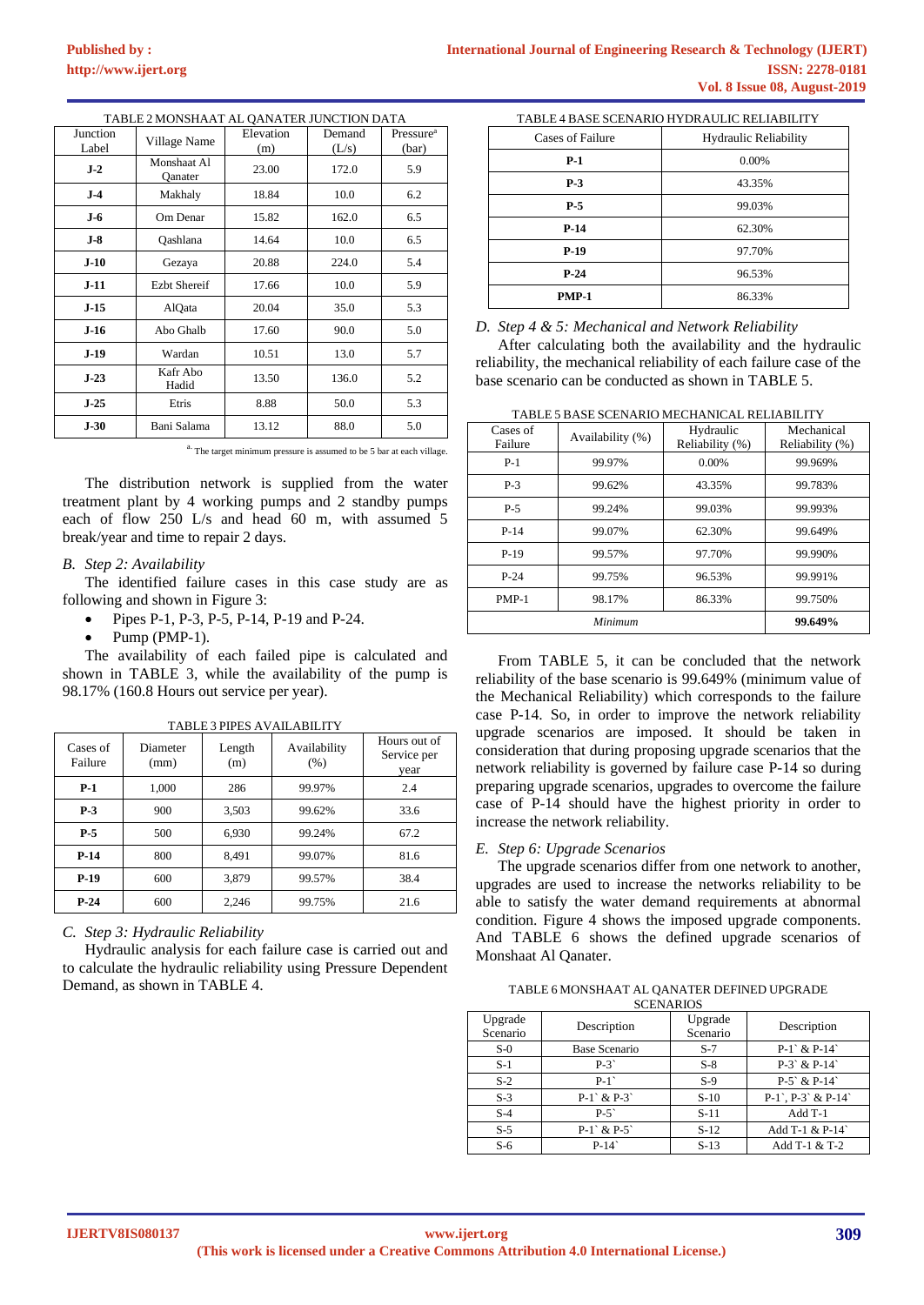

Figure 4 Monshaat Al Qanater Upgrade Components

<span id="page-6-0"></span>The reliability analysis for these scenarios are conducted to calculate the network reliability of each upgrade scenario, also the additional cost due to the upgrade is estimated for further optimization analysis of these solutions as shown in [TABLE 7.](#page-6-1)

Also, [Figure 5](#page-7-0) shows the network reliability and the cost estimate of each upgrade scenario.

From the above analysis it can be concluded that the upgrade scenarios from S-1 to S-5 and S-11 did not improve

the network reliability even though an additional components has been added, this is due to that this upgrade scenarios didn't address the issue of failure case P-14 as this case gives the minimum mechanical reliability. So, when applying upgrade scenarios to overcome the failure case P-14 as in S-6 to S13 (except S-11) it can be seen the resulting improvement in the network reliability.

The failure case P-3 is also crucial where even after improvement to overcome the failure of P-14 the network

<span id="page-6-1"></span>

| Mechanical Reliability of Failure Cases<br>Upgrade |         |         |         |         |         |         | <b>Network</b> | Cost Estimate |           |
|----------------------------------------------------|---------|---------|---------|---------|---------|---------|----------------|---------------|-----------|
| Scenario                                           | $P-1$   | $P-3$   | $P-5$   | $P-14$  | $P-19$  | $P-24$  | $PMP-1$        | Reliability   | (Mil EGP) |
| $S-0$                                              | 99.969% | 99.783% | 99.993% | 99.649% | 99.990% | 99.991% | 99.750%        | 99.649%       | 0.0       |
| $S-1$                                              | 99.969% | 100%    | 100%    | 99.649% | 99.999% | 99.997% | 99.813%        | 99.649%       | 43.9      |
| $S-2$                                              | 100%    | 99.783% | 99.993% | 99.649% | 99.991% | 99.992% | 99.756%        | 99.649%       | 1.2       |
| $S-3$                                              | 100%    | 100%    | 100%    | 99.649% | 99.999% | 99.997% | 99.818%        | 99.649%       | 45.1      |
| $S-4$                                              | 99.969% | 99.863% | 100%    | 99.649% | 99.994% | 99.993% | 99.772%        | 99.649%       | 29.0      |
| $S-5$                                              | 100%    | 99.863% | 100%    | 99.649% | 99.994% | 99.994% | 99.777%        | 99.649%       | 30.2      |
| $S-6$                                              | 99.969% | 99.784% | 100%    | 100%    | 100%    | 99.998% | 99.801%        | 99.784%       | 40.5      |
| $S-7$                                              | 100%    | 99.784% | 100%    | 100%    | 100%    | 99.999% | 99.807%        | 99.784%       | 41.7      |
| $S-8$                                              | 99.969% | 100%    | 100%    | 100%    | 100%    | 100%    | 99.868%        | 99.868%       | 84.4      |
| $S-9$                                              | 99.969% | 99.868% | 100%    | 100%    | 100%    | 99.999% | 99.824%        | 99.824%       | 69.5      |
| $S-10$                                             | 100%    | 100%    | 100%    | 100%    | 100%    | 100%    | 99.873%        | 99.873%       | 85.6      |
| $S-11$                                             | 99.993% | 99.959% | 99.945% | 99.649% | 99.953% | 99.970% | 99.835%        | 99.649%       | 20.0      |
| $S-12$                                             | 99.994% | 99.976% | 99.979% | 99.942% | 99.970% | 99.979% | 99.939%        | 99.939%       | 60.5      |
| $S-13$                                             | 99.996% | 99.986% | 100%    | 99.995% | 100%    | 100%    | 100%           | 99.986%       | 40.0      |

TABLE 7 UPGRADE SCENARIOS RELIABILITY ANALYSIS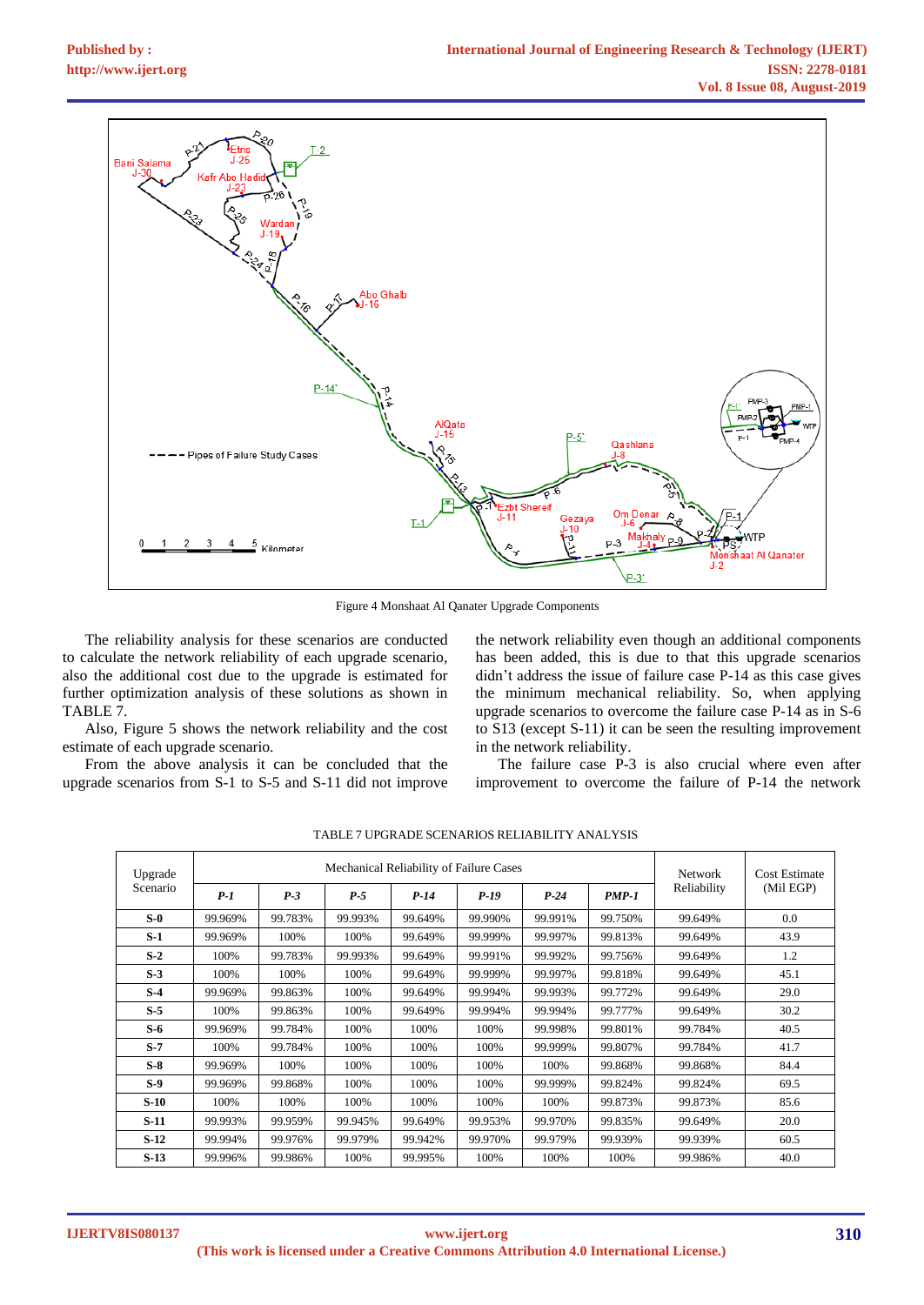



<span id="page-7-0"></span>reliability is increased to 99.784% in upgrade scenarios S-6 and S-7, even though P-3 is part of a loop its failure was not surpassed by the other loop branch this is due to the uneven balance in the loop system where pipe P-3 is considered the main supplier pipe with a large diameter of 900 mm and P-5 is a branched pipe to supply the users by the other side of the system and smaller diameter of 500 mm. This can be testified in S-4 or S-5 where an additional pipe is added to P-5 making the loop more balanced as the mechanical reliability in case of failure of P-3 has increased to 99.863% from 99.783% in S-0.

Pumps are also a critical component which should not be ignored during preparing upgrades in this case there are 4 working + 2 standby pumps which results a good mechanical reliability so the is no need for upgrades.

### *F. Step 7: Optimization Analysis*

The cost is also an essential factor in water supply systems as some expensive upgrade scenario may have little contribution to the network reliability. Therefore, optimization analysis is used to indicate the relative significance of proposed upgrade scenarios.

The following constraints are arbitrarily used to define the feasible upgrade scenarios, as shown i[n Figure 6:](#page-7-1)

- Minimum Water Network Reliability (assumed 99.80%).
- Maximum Available Budget (assumed 70 Mil EGP).



Figure 6 Monshaat Al Qanater Feasible Upgrade Scenarios

<span id="page-7-1"></span>From [Figure 6](#page-7-1) it can be concluded that only 3 upgrade scenarios (S-9, S-12 & S-13) are feasible and meet the <span id="page-7-2"></span>required constrains. [TABLE 8](#page-7-2) presents the objective function of the three feasible scenarios.

| TABLE 8 MONSHAAT AL QANATER FEASIBLE UPGRADE |  |
|----------------------------------------------|--|
| <b>SCENARIOS</b>                             |  |

| 90 J J J J J J J J J J |                                          |              |                  |                                      |  |  |  |
|------------------------|------------------------------------------|--------------|------------------|--------------------------------------|--|--|--|
| Upgrade<br>Scenario    | <b>Network</b><br>Reliability<br>$(R_M)$ | $\Delta R_M$ | Cost (Mil<br>EGP | <b>CBA</b><br>$(\Delta R_M/Mil EGP)$ |  |  |  |
| $S-0$                  | 99.649%                                  | 0.0          | 0.0              | 0.0                                  |  |  |  |
| $S-9$                  | 99.824%                                  | 0.175%       | 69.5             | 25.2                                 |  |  |  |
| $S-12$                 | 99.939%                                  | 0.290%       | 60.5             | 47.9                                 |  |  |  |
| $S-13$                 | 99.986%                                  | 0.337%       | 40.0             | 84.2                                 |  |  |  |

From [TABLE 8](#page-7-2) it can be concluded that S-13 has the highest network reliability and CBA value and minimum cost which reflects that it is the optimum upgrade scenario in case of all objective function, S-12 and S-9 are ranked second and third respectively.

### IV. CONCLUSIONS AND RECOMMENDATIONS

Reliability of water distribution systems is generally overlooked in design. A simplified 7-step approach is developed for the assessment of water distribution systems reliability, as follows:

**Step 1:** Build Hydraulic Model.

**Step 2:** Calculate Component Availability.

**Step 3:** Calculate Hydraulic Reliability.

**Step 4:** Calculate Mechanical Reliability.

**Step 5:** Calculate Network Reliability.

**Step 6:** Define Upgrade Scenarios.

**Step 7:** Optimization Analysis.

The above approach is applied to a large water distribution system in Egypt namely Monshaat Al Qanater distribution network. From the conducted analysis the following can be deducted:

- Single supply pipeline present a weak link in the distribution network which should be avoided as possible.
- Network Loops should be balanced as possible in terms of hydraulic capacity in order to maintain good hydraulic performance in case of failure of any link in the loop.
- Pumps are also a critical component which should not be ignored during preparing upgrades. In general, increasing number of working pumps and percentage